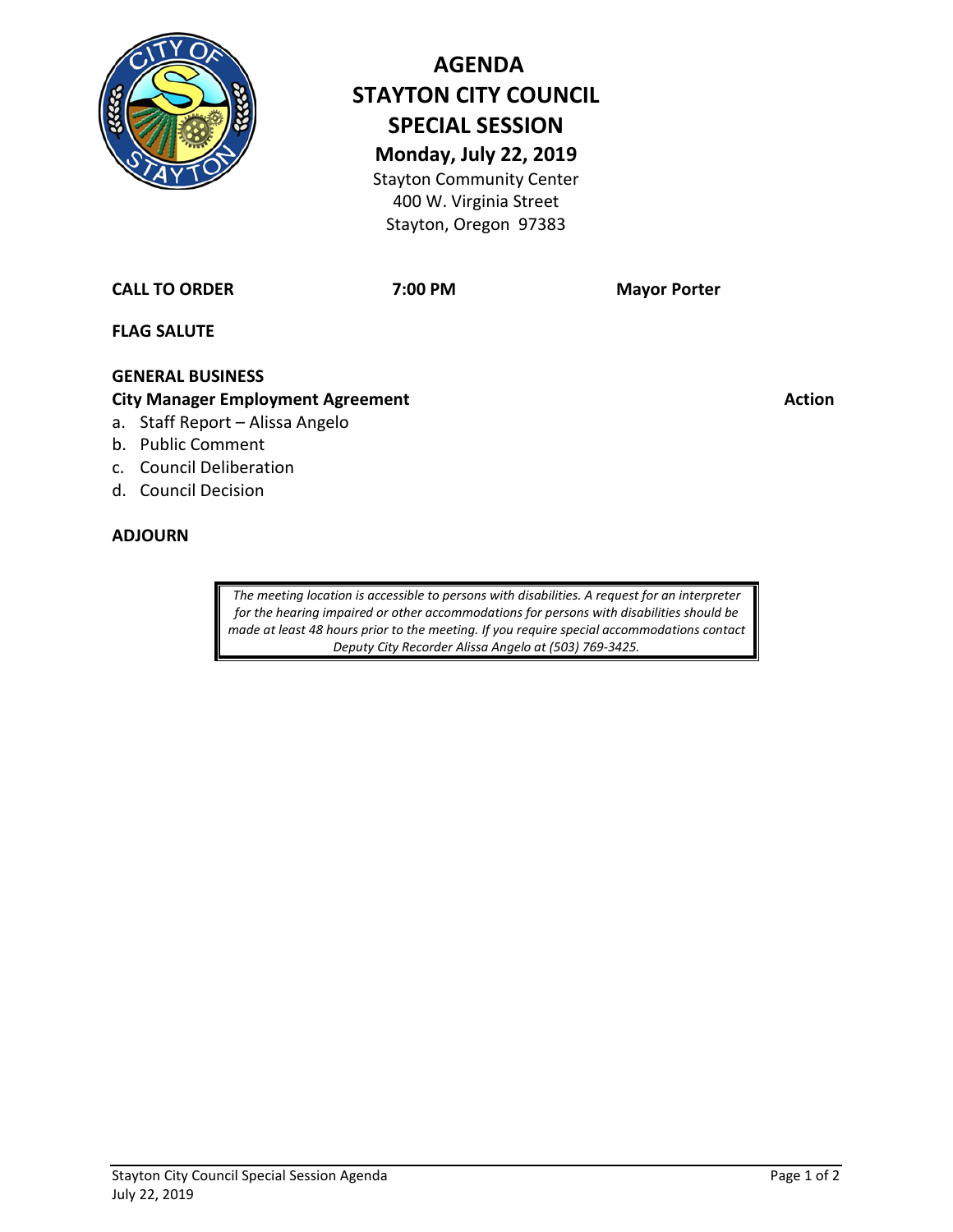#### **CALENDAR OF EVENTS JULY 2019**

| <b>JOFI SATA</b>      |              |                                                           |           |                              |
|-----------------------|--------------|-----------------------------------------------------------|-----------|------------------------------|
| Monday                | July 29      | <b>Planning Commission</b>                                | 7:00 p.m. | Community Center (north end) |
| <b>AUGUST 2019</b>    |              |                                                           |           |                              |
| Monday                | August 5     | City Council                                              | 7:00 p.m. | Community Center (north end) |
| Tuesday               | August 6     | Parks & Recreation Board                                  | 6:00 p.m. | E.G. Siegmund Meeting Room   |
| Tuesday               | August 13    | <b>Commissioner's Breakfast</b>                           | 7:30 a.m. | Covered Bridge Café          |
| Monday                | August 19    | City Council                                              | 7:00 p.m. | Community Center (north end) |
| Wednesday             | August 21    | <b>Library Board</b>                                      | 6:00 p.m. | E.G. Siegmund Meeting Room   |
| Monday                | August 26    | <b>Planning Commission</b>                                | 7:00 p.m. | Community Center (north end) |
| <b>SEPTEMBER 2019</b> |              |                                                           |           |                              |
| Monday                | September 2  | CITY OFFICES CLOSED IN OBSERVANCE OF LABOR DAY            |           |                              |
| Tuesday               | September 3  | <b>City Council</b>                                       | 7:00 p.m. | Community Center (north end) |
| Wednesday             | September 4  | Parks & Recreation Board                                  | 6:00 p.m. | E.G. Siegmund Meeting Room   |
| Tuesday               | September 10 | <b>Commissioner's Breakfast</b>                           | 7:30 a.m. | Covered Bridge Café          |
| Monday                | September 16 | City Council                                              | 7:00 p.m. | Community Center (north end) |
| Wednesday             | September 18 | Library Board                                             | 6:00 p.m. | E.G. Siegmund Meeting Room   |
| Monday                | September 30 | <b>Planning Commission</b>                                | 7:00 p.m. | Community Center (north end) |
| OCTOBER 2019          |              |                                                           |           |                              |
| Tuesday               | October 1    | Parks & Recreation Board                                  | 6:00 p.m. | E.G. Siegmund Meeting Room   |
| Monday                | October 7    | <b>City Council</b>                                       | 7:00 p.m. | Community Center (north end) |
| Tuesday               | October 8    | <b>Commissioner's Breakfast</b>                           | 7:30 a.m. | Covered Bridge Café          |
| Wednesday             | October 16   | Library Board                                             | 6:00 p.m. | E.G. Siegmund Meeting Room   |
| Monday                | October 21   | City Council                                              | 7:00 p.m. | Community Center (north end) |
| Monday                | October 28   | <b>Planning Commission</b>                                | 7:00 p.m. | Community Center (north end) |
| <b>NOVEMBER 2019</b>  |              |                                                           |           |                              |
| Monday                | November 4   | <b>City Council</b>                                       | 7:00 p.m. | Community Center (north end) |
| Tuesday               | November 5   | Parks & Recreation Board                                  | 6:00 p.m. | E.G. Siegmund Meeting Room   |
| Monday                | November 11  | CITY OFFICES CLOSED IN OBSERVANCE OF VETERAN'S DAY        |           |                              |
| Tuesday               | November 12  | Commissioner's Breakfast                                  | 7:30 a.m. | Covered Bridge Café          |
| Monday                | November 18  | <b>City Council</b>                                       | 7:00 p.m. | Community Center (north end) |
| Wednesday             | November 20  | <b>Library Board</b>                                      | 6:00 p.m. | E.G. Siegmund Meeting Room   |
| Thursday              | November 21  | CITY OFFICES CLOSED IN OBSERVANCE OF THANKSGIVING HOLIDAY |           |                              |
| Friday                | November 22  |                                                           |           |                              |
| Monday                | November 25  | <b>Planning Commission</b>                                | 7:00 p.m. | Community Center (north end) |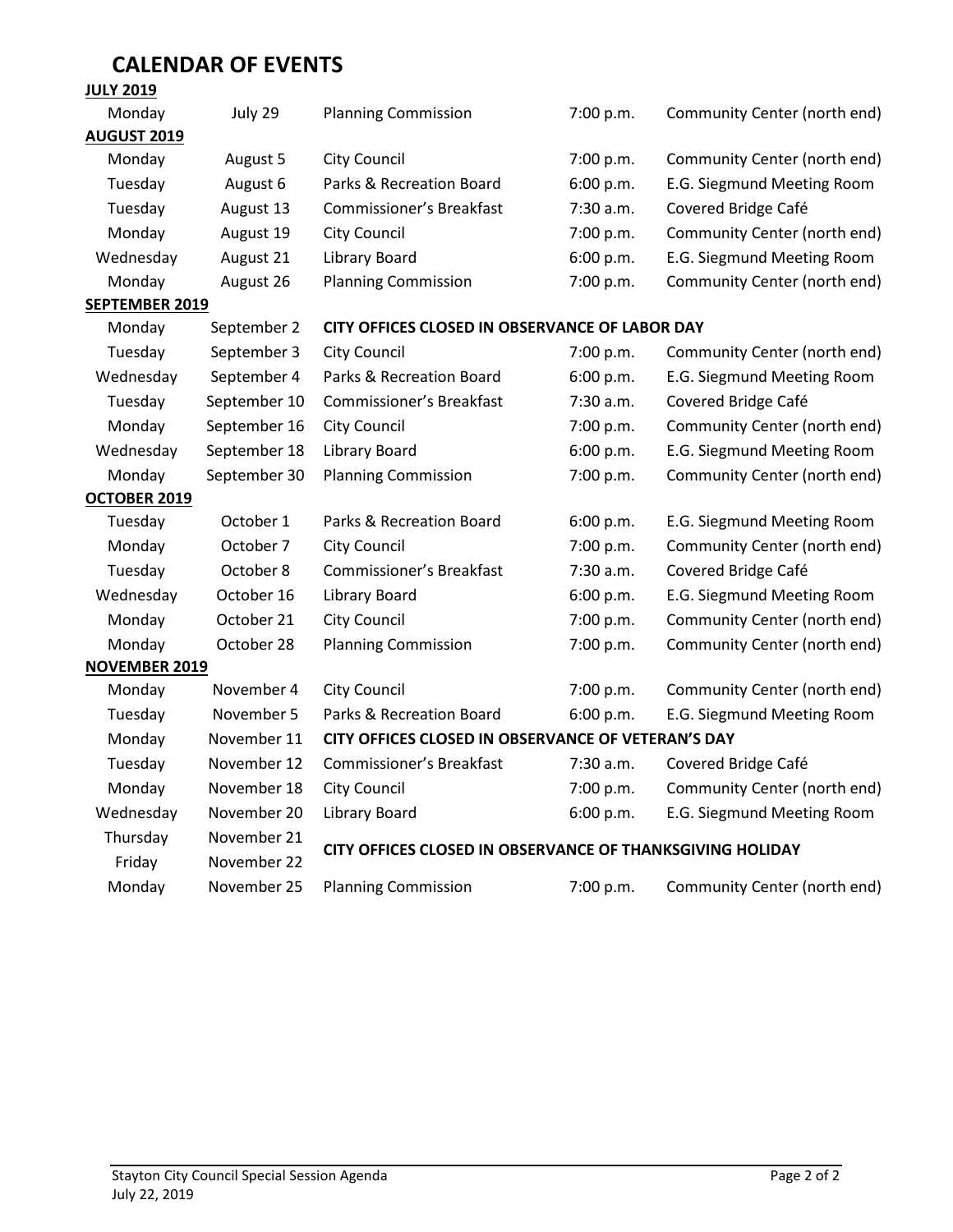

## **CITY OF STAYTON**

## M E M O R A N D U M

| TO:             | Mayor Henry A. Porter and the Stayton City Council |  |  |
|-----------------|----------------------------------------------------|--|--|
| <b>FROM:</b>    | Alissa Angelo, Administrative Services Manager     |  |  |
| <b>DATE:</b>    | <b>July 22, 2019</b>                               |  |  |
| <b>SUBJECT:</b> | <b>City Manager Employment Agreement</b>           |  |  |

#### **ISSUE**

Consideration of the proposed revised Employment Agreement for Keith D. Campbell, City Manager.

#### **ENCLOSURE(S)**

• Redline Version of Employment Agreement

#### **MOTION(S)**

- 1. Motion to approve the revised employment agreement with Keith D. Campbell, as presented.
- 2. Motion to approve the revised employment agreement with Keith D. Campbell, as modified…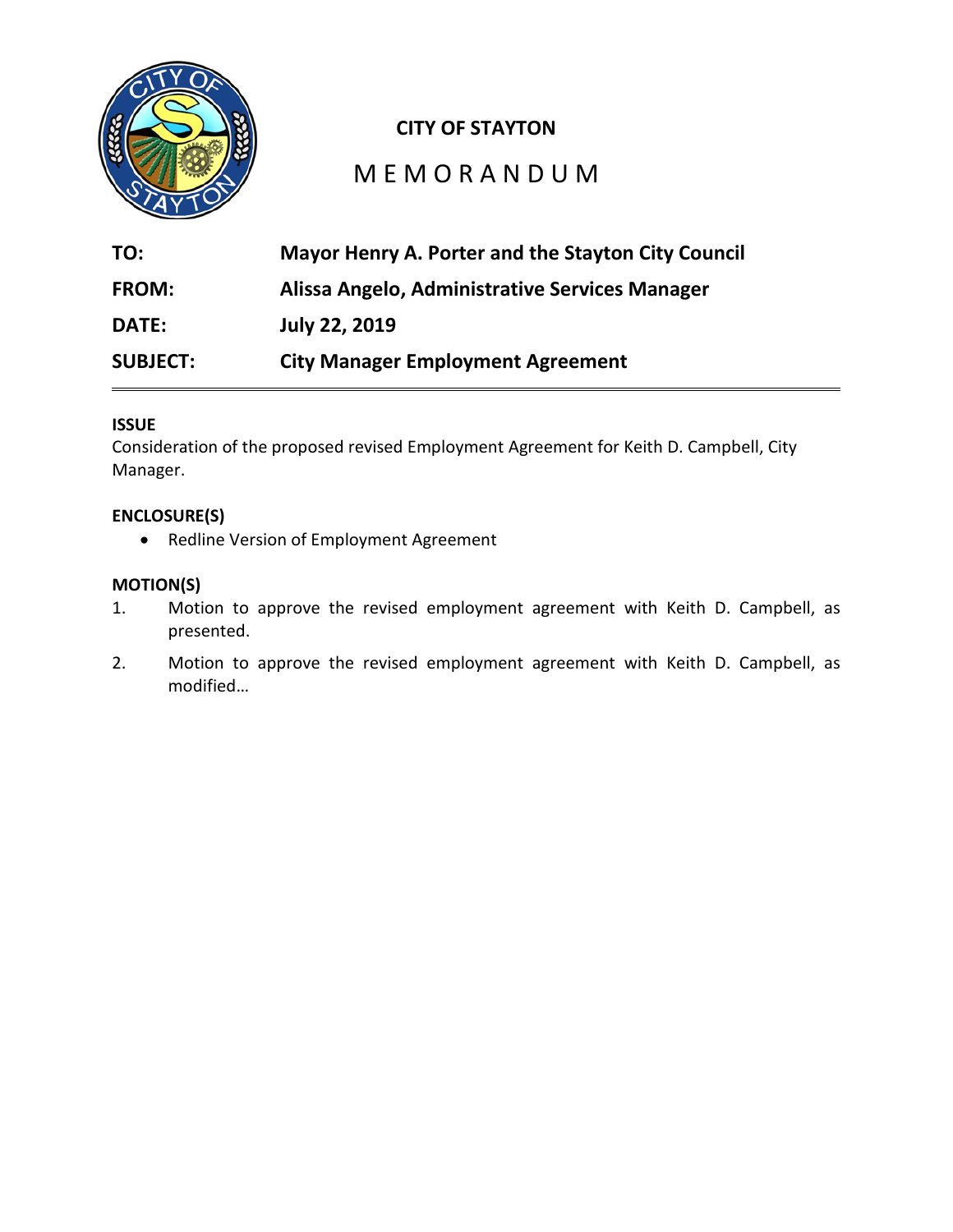#### **EMPLOYMENT AGREEMENT**

This Employment Agreement, hereafter referred to as "Agreement," is made and entered into by and between the CITY OF STAYTON, an Oregon municipal corporation, hereinafter referred to as "City," and Keith Campbell, hereinafter referred to as "ManagerAdministrator" both whom understand and agree as follows:

#### **RECITALS**

**Whereas,** City is a municipal corporation, duly organized under the statutory authority of the State of Oregon;

**Whereas,** it is the desire of the City to provide certain benefits, establish certain conditions of employment, and to set working conditions of said ManagerAdministrator; and,

**Whereas,** Keith Campbell desires to continue to be employed as City ManagerAdministrator for the City of Stayton;

**NOW, THEREFORE,** In consideration of the mutual covenants herein contained, the parties agree to the above recitals and as follows:

1. **Duties.** City agrees to employ ManagerAdministrator to perform, on a continuing basis, the functions and duties of the position which are generally described in the Stayton City Charter, Chapter 2.08 of the Stayton Municipal Code ("SMC"), and other applicable provisions, and the proper duties and functions as the City Council shall from time to time assign.

So long as it does not interfere or detract from his duties for the City, Manager may accept limited part-time teaching duties outside of Manager's employment with the City. Any teaching engagements must occur outside of Manager's work hours, Manager may use paid leave for such engagements.

- **2. Term and Effective Date.** The term of this Agreement shall be for four (4three (3) years commencing on July 26, 2019the effective date of October 1, 2016. This agreement once executed will supersede any and all previous agreements between the parties.
- **3. Termination.** Nothing in this Agreement shall prevent, limit or otherwise interfere with the right of the Mayor, with the consent of the City Council, for any reason whatsoever, with or without cause, to terminate the services of ManagerAdministrator at any time prior to the expiration of said Agreement, subject to the provisions of this Agreement.
- **4. Termination for Cause.** If ManagerAdministrator is terminated during the term of this Agreement for cause, City shall have no obligation in respect to the severance pay described in Section 6. For the purposes of this Agreement, "cause" is defined as follows:
	- A. Indictment for an illegal act. If such indictment does not ultimately result in a conviction, then the ManagerAdministrator shall receive severance pay. If the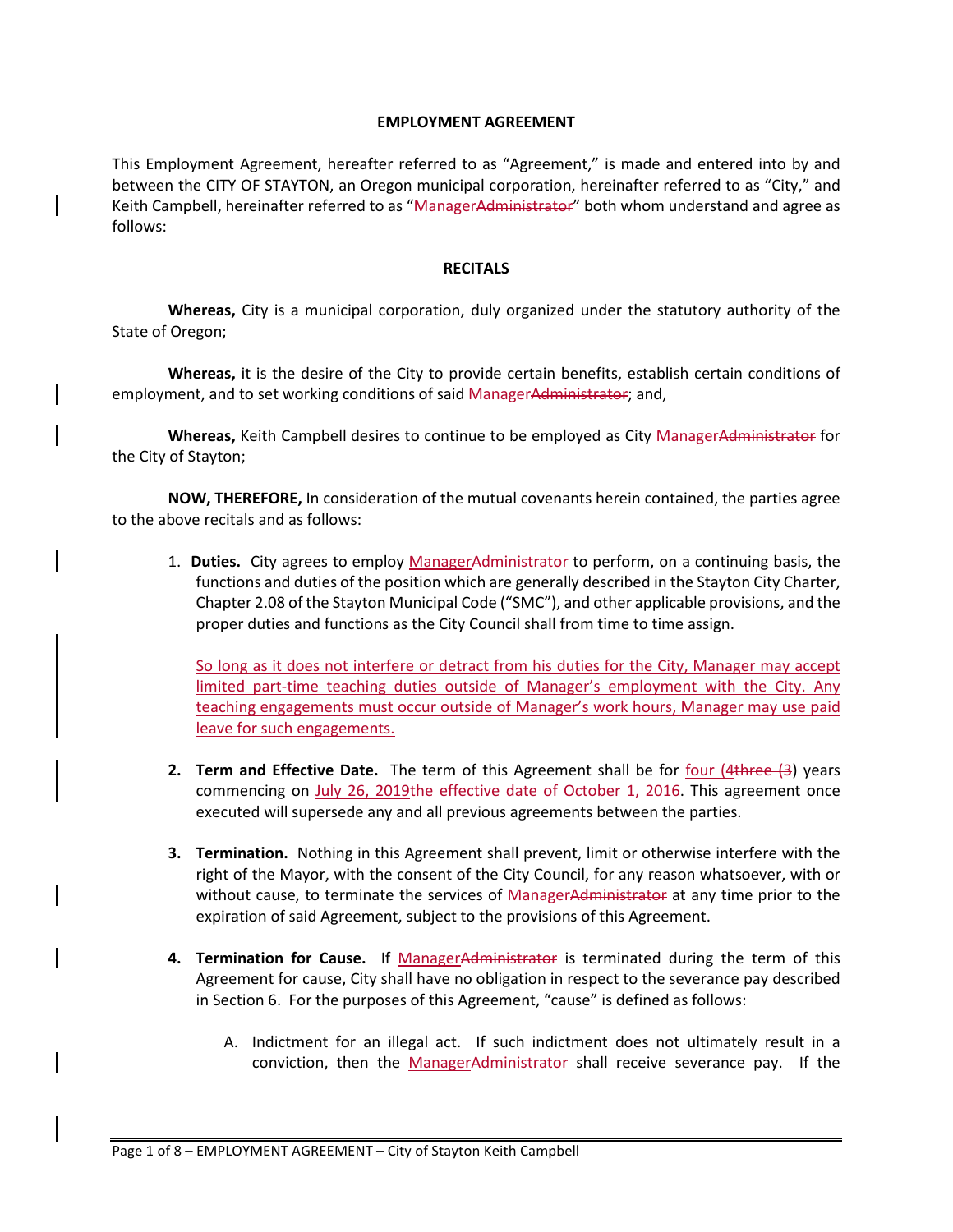indictment does ultimately result in a conviction, the ManagerAdministrator shall not receive severance pay; or,

- B. Abandonment by the ManagerAdministrator of his position as City ManagerAdministrator; or,
- C. The determination that the ManagerAdministrator has committed an act of fraud, dishonesty, act of misconduct or failure to perform his duties on behalf of the City. Such determination shall be made in accordance with the disciplinary and grievance procedures set forth in the adopted personnel policies of the City in force or effect on the date of the alleged misconduct. Provided, however, that a determination by the City Council that the ManagerAdministrator has committed an act of fraud, dishonesty, act of misconduct or failure to perform shall, upon the written election of the ManagerAdministrator, delivered to the City Council within ten (10) days of receiving notice of such determinations, be submitted to arbitration pursuant to the terms and provisions of ORS 36.300 to ORS 36.365.
- **5. Voluntary Resignation.** Nothing in this Agreement shall prevent, limit or otherwise interfere with the right of the ManagerAdministrator to voluntarily resign at any time from this position. In the event the ManagerAdministrator does voluntarily resign prior to the expiration of this Agreement, the ManagerAdministrator shall give the City a minimum of thirty (30) days written notice, unless the parties mutually agree otherwise. In the event of the Manager's Administrator's voluntary resignation, the Manager Administrator shall not be entitled to severance pay as provided herein at Section 6.
- **6. Without Cause Termination and Severance Pay.**
	- A. IfExcept for the Administrator's termination for cause, as defined in Section 4 and 5 of this Agreement, the Administrator shall be entitled to receive either a lump sum or monthly severance payments (as mutually agreed) and six (6)) month family health insurance coverage in the event the Administrator is terminated without causeby the City prior to the expiration of this Agreement, the City shall pay a severance payment to Manager equal to nine 9 (nine) months' of the Manager's monthly base salary, the calculation of which shall not include any added benefits or allowances (such as car or phone allowance). The severance payment shall be calculated using the monthly salary in effect at the time of the termination, minus any state or federal withholdings. City shall also pay Manager an amount equal to nine (9) months' of his family health insurance coverage premiums or may, with the Parties mutual consent, continue Manager's family health insurance coverage premiums for nine months.. Termination by the City, as used in this Section, means the Manager's Administrator's discharge or dismissal by the City, for reasons other than cause, or the Manager'sAdministrator's forced resignation following the request to him by the Mayor, subject to the consent of a majority of the City Council (SMC 2.08.180 (1)), that he do so for reasons other than cause. The Parties agree to sign a mutually-negotiated Severance Agreement prior to the payment or acceptance of any severance payment due and owing under this section.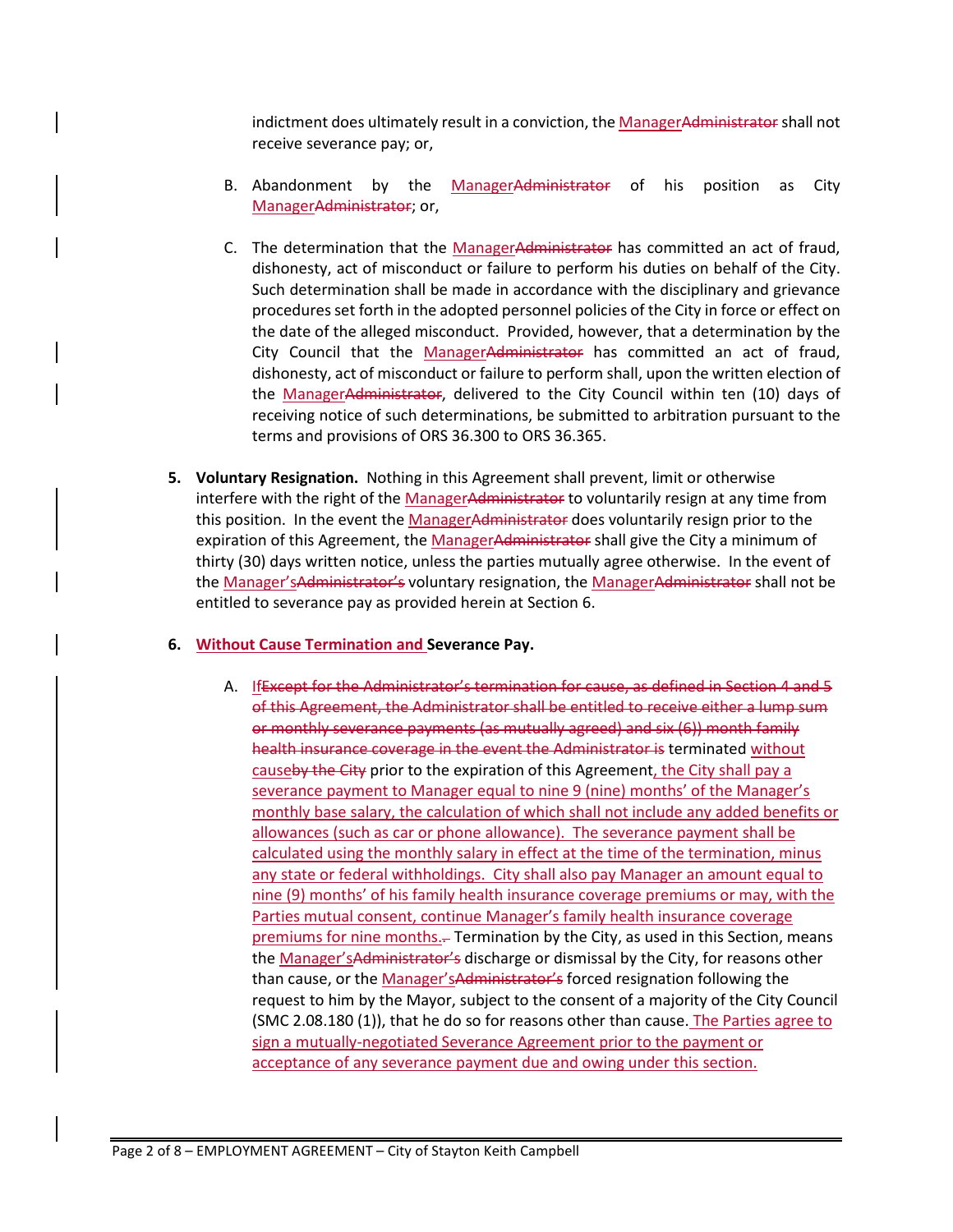- B. The lump sum or monthly severance payment described in this Section shall be equal to six (6) months base salary at the time of termination.
- C.B.As used in this Section, base salary shall be the base monthly compensation in effect at the time of termination, including any merit or cost of living increases applied since the inception of this Agreement. Said severance pay shall be paid to the ManagerAdministrator within thirty (30) days after the timeframe specified in the mutually-effective date of termination unless otherwise agreed upon Severance Agreement. in writing.
- **7. Compensation.** Beginning with the effective date of this Agreement, the City agrees to pay the **ManagerAdministrator,** compensation for his services to the City<sub>7</sub> as follows:
	- A. Base salary shall be \$116,400<del>106,685</del> annually. The ManagerAdministrator shall be paid at the same place and time as other City employees are paid.
	- B. In addition to the base salary, the ManagerAdministrator shall be entitled to any cost of living salary increases that are received by other City employees who are not subject to separate bargaining agreement. This shall include any cost of living increases applicable on the effective date of this Agreement that would have the effect of increasing the base compensation stated in 7.A above.
	- C. Annually, following a satisfactory performance evaluation by the City Council, the Manager will receive a 1% annual percentage bonus based on salary. Anan increase in base salary, or other forms of remunerations, based solely on merit, may be mutually negotiated with the City Council.
		- i. For the purposes of Section 7.C of this agreement, the Manager will be deemed to have received a satisfactory performance evaluation if the Council fails to complete a performance evaluation within sixty (60) days of the annual performance due date.
	- C.D. All compensation described in this Section shall be subject to customary withholdings of income taxes and shall be subject to usual employment taxes required with respect to compensation paid by the City to an employee.
- **8. Acceleration of Compensation.** The City ManagerAdministrator is the chief executive officer of the City government and should be compensated accordingly. The City shall ensure that the Manager, Administrator continues to be the highest paid City employee throughout the course of this Agreement by providing that his base salary will be at least 3% above the base salary and other cash compensation of the highest paid department head. $\frac{1}{2}$
- **9. Retirement.** The City shall make an Employer contribution into the Manager's retirement account in a percentage to be determined by the City Council from time to time. Presently, that percentage is eighteen percent (18%) of the Manager's base salary. This Employer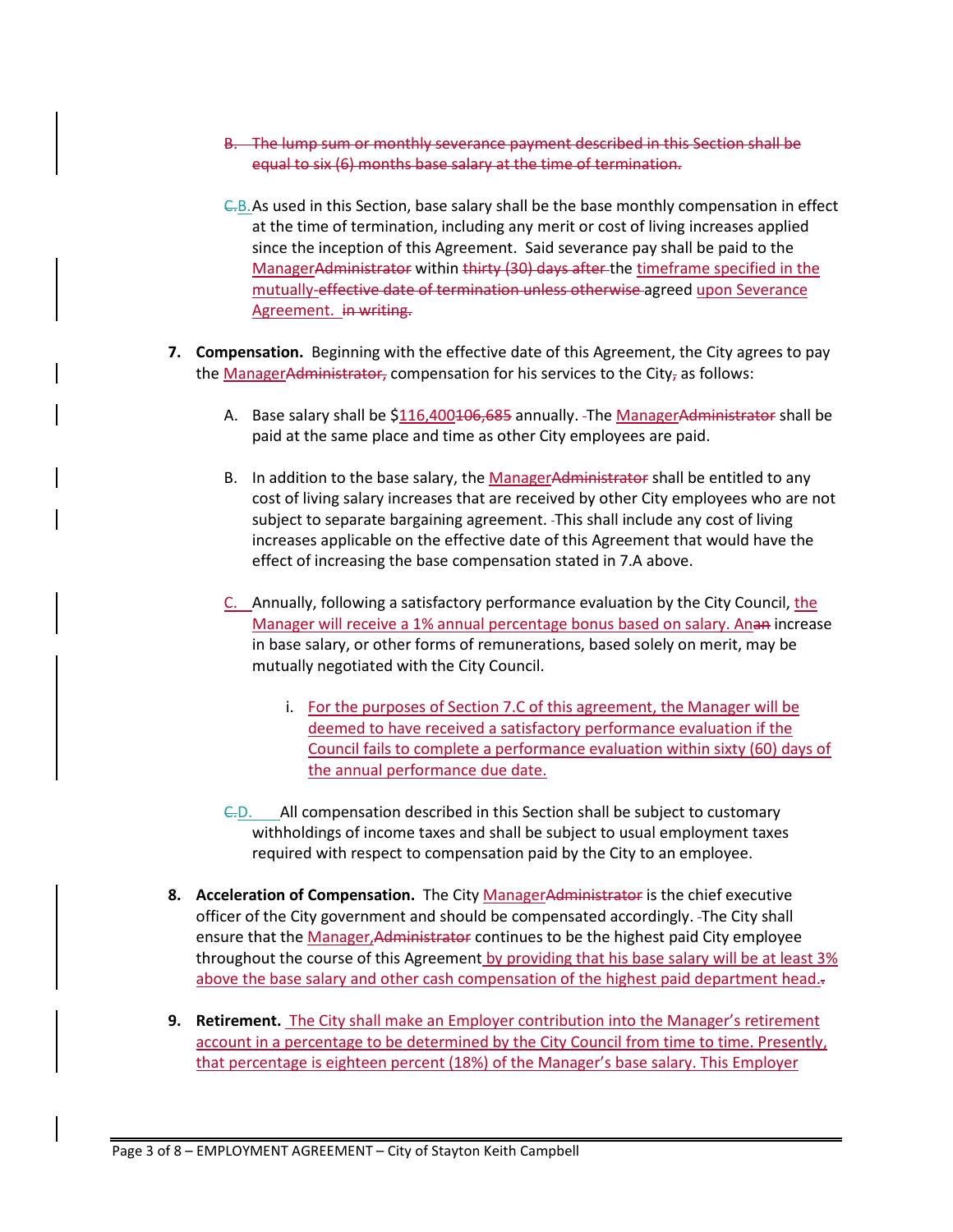contribution shall not be reduced from eighteen percent (18%) unless the City can show significant financial hardship and the Employer contribution is also reduced by the same amount for all other employees participating in the same plan. Further, the City agrees to pay the Manager for the Employee's portion of the retirement contribution as well, which is six percent (6%) of the Manager's base salary. The Administrator shall, as required by State Law, participate in the City Retirement Program. There is a 6% employee contribution portion required by law. The City will pay (1/2) 3% of the 6% contribution for retirement.

- A. If the Administrator is terminated without cause, as prescribed in Section 3 of this agreement, the Administrator shall have the option to receive a lump sum payment for all monies that the Administrator has paid during employment with the City into the City's retirement plan. The Administrator will not be eligible if the Administrator is Terminated with Cause (Section 4), or if the Administrator Voluntarily Resigns (Section 5).
- 10. Paid Leave. The ManagerAdministrator shall be entitled to earn, accumulate and utilize certain types of paid leave time as follows and shall maintain any leave accumulated during his tenure as Interim City ManagerAdministrator:
	- A. Sick Leave. Throughout the term of this Agreement, the ManagerAdministrator shall earn paid sick leave at the rate of one day eight (8) hours per month credited monthly. The ManagerAdministrator may utilize earned and accumulated sick leave at any time following the effective date of this Agreement. Sick leave shall be utilized subject to the terms and conditions of Section 6.3 of the City Personnel Manual to the extent that such terms and conditions do not conflict with the terms of the Agreement, in which case this Agreement shall govern. In the event of the Manager'sAdministrator's resignation or termination for any reason, all remaining earned and unused sick leave shall be forfeited.
	- B. Vacation. Throughout the term of this Agreement, the ManagerAdministrator shall earn paid vacation at a level that is equivalent to service time plus five years, the rate of three weeks per year (10 hours per month), credited monthly. The ManagerAdministrator may utilize earned and accumulated vacation leave at any time following the effective date of this Agreement. In addition, in the event of the Manager'sAdministrator's resignation or termination for any reason, all earned and unused vacation leave, up to a maximum of 3025 days (240200 hours), shall be paid in a lump sum at the time of resignation or termination, and in addition to, and independent of, any applicable severance pay as described in Section 6 of this Agreement.
	- C. Personal Leave. The ManagerAdministrator shall receive ten (10seven (7) days of paid personal leave annually which may be used in any combination or at any time. Award of subsequent years' personal leave shall coincide with the anniversary date of this Agreement. Personal leave days, if not used within twelve (12) months from the date of entitlement, must be used in the first three (3) months of the new anniversary year or will be lost.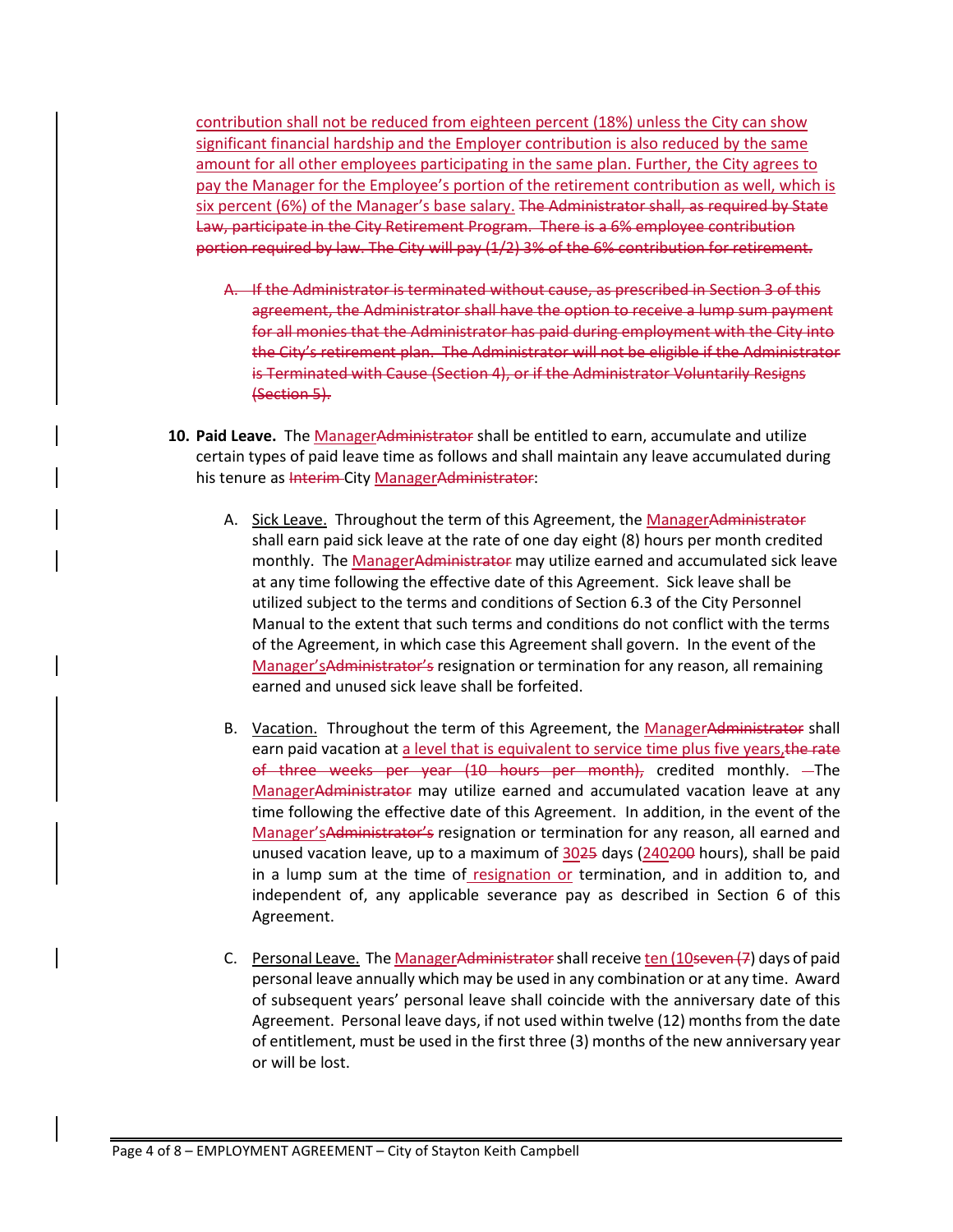- D. Management Leave. It is understood by the parties that the ManagerAdministrator is exempt from the overtime provisions of the Fair Labor Standards Act (FSLA) and that the position may frequently require far in excess of a standard 40-hour work week to accomplish the duties of the position. It is similarly understood, however, that nothing in this Agreement shall be construed as to prevent the ManagerAdministrator from compensating for periods of long hours, when City business permits, by taking occasional and reasonable management leave to rest, take care of personal business or further his professional development.
- 11. Other Benefits. The ManagerAdministrator shall receive all other employee benefits regarding wages, hours and other terms and conditions of employment as other permanent management employees of the City. These shall include, but are not limited to, standard medical, dental, vision, accidental death & dismemberment or long-term disability insurance coverages, all customary paid holidays and participation, at the Manager'sAdministrator's own expense, in the City's deferred compensation programs or any other payroll savings program offered by the City.

Upon the execution of this agreement, the City agrees to pay the Manager a one-time merit bonus of \$5,000. Such amount shall be subject to any legally required withholdings.

#### **12. Professional Development.**

- A. City agrees to budget and pay for professional fees, dues and subscriptions on behalf of the ManagerAdministrator which are reasonably necessary to the continuation and participation in organizations necessary and desirable for continued professional growth and advancement.
- B. City agrees to budget and pay for travel and subsistence expenses of the Manager— Administrator for official travel, meetings and occasions reasonably adequate to continue the professional development of the ManagerAdministrator, and reasonably pursue other necessary official functions for the City.
- C. The City agrees to budget and pay travel and subsistence for travel to, and attendance of the OCCMA and ICMA conferences, and other conferences as deemed appropriate and relevant for the ManagerAdministrator.
- **13. Vehicle Use/Expenses.** The City agrees to pay the Manager during the term of this agreement the sum of \$3,600 per year, payable in pro-rated monthly installments as a vehicle allowance. The Manager shall be responsible for liability, property damage, and comprehensive insurance coverage upon such vehicle and shall further be responsible for all expenses attended to the purchase, operation, maintenance, repair, and replacement of said vehicle. The City shall reimburse the Manager at the IRS standard mileage rate for any City-business travel beyond the Stayton area. For purposes of this section, use of the car outside the Stayton-area is defined as travel to locations at least 100 miles outside Stayton city limits.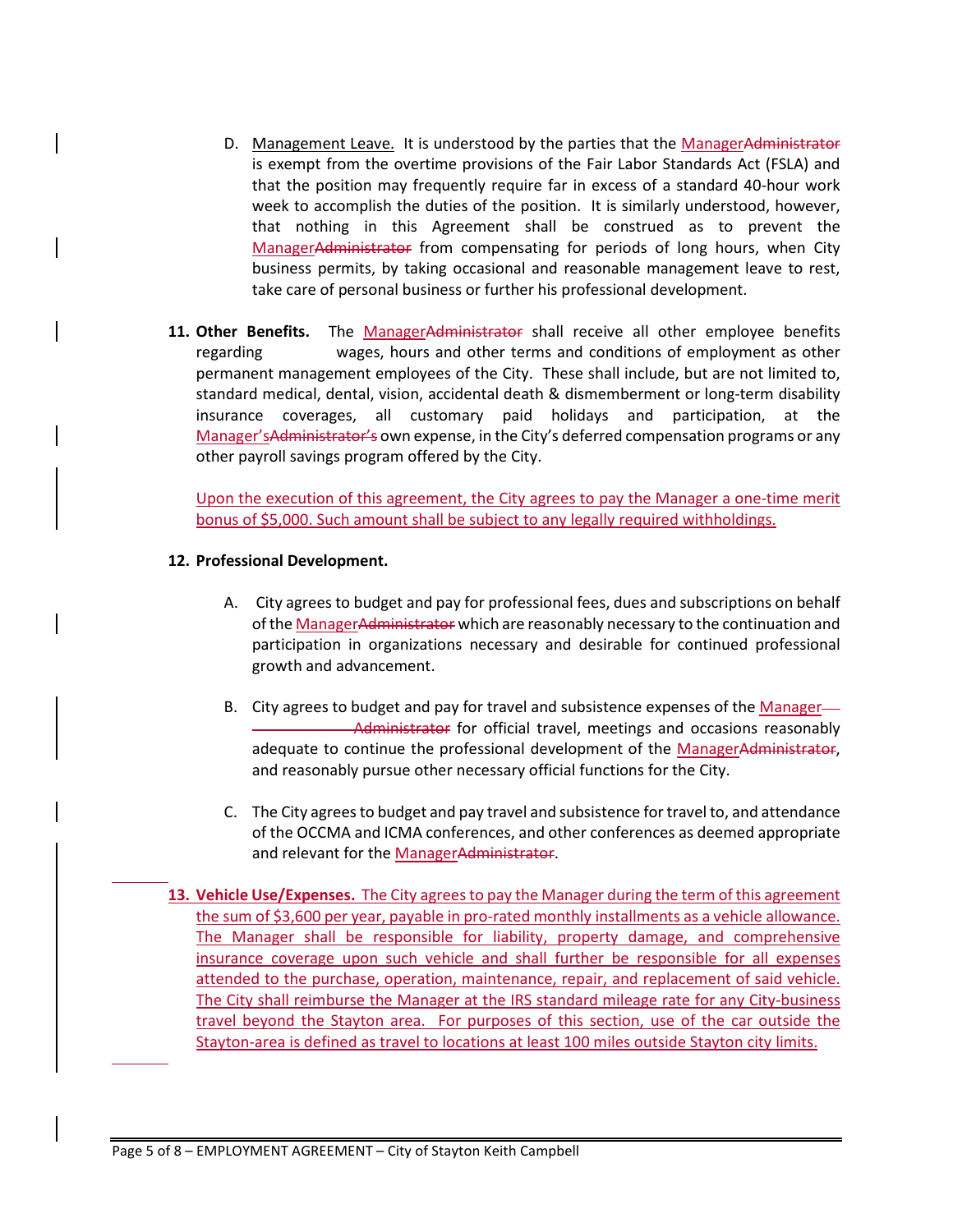- **13. Vehicle Use/Expenses.** The City agrees to reimburse the Administrator for all businessrelated travel expenses, using his personal vehicle, at the rate specified by state and federal guidelines.
- 14. Residency. The City ManagerAdministrator will become a resident of the City of Stayton unless circumstances change that may require the ManagerAdministrator to move. In that event the ManagerAdministrator shall not live more than twenty miles (20) from the City of Stayton.
- **15. Performance Evaluation.** An annual written performance evaluation shall be performed on or near the anniversary date of this contract effective date. The City Council shall conduct a written performance evaluation of the ManagerAdministrator, based on performance standards established in advance by the City Council. The performance evaluation shall be reviewed with the ManagerAdministrator in Executive Session, unless the ManagerAdministrator invokes his statutory right to have the performance evaluation reviewed in open session.
- **16. Professional Liability.** The City agrees to defend, hold harmless and indemnify, at its expense, the ManagerAdministrator from all demands, claims, losses, damages, suits, actions, errors or other omissions, charges, expenses or attorney's fees in any proceeding brought against the ManagerAdministrator individually or in his official capacity as an agent or employee of the City, provided the incident arose while the ManagerAdministrator was acting within the scope of his employment, excepting there from criminal acts or acts of gross negligence on the part of the ManagerAdministrator.
- **17. Bonding.** City shall bear the full cost of any fidelity or other bond required of the ManagerAdministrator under any law or City Ordinance.
- **18. Interference.** The ManagerAdministrator, having been appointed by the Mayor with City Council confirmation, is employed by the collective Mayor and City Council of the City of Stayton. No Mayor or individual Councilor shall unduly interfere in the Manager'sAdministrator's ability to carry out his duties or attempt to influence the Manager'sAdministrator's actions in respect to hiring or firing of other City employees, purchasing, or administration of other City business in carrying out the direction of the City Council. The City Council shall afford the ManagerAdministrator an open forum to review and discuss any alleged act or interference or undue attempt to influence the Manager'sAdministrator's actions or administrative decisions.

#### **19.18.**

#### **20.19. Other Terms and Conditions.**

- A. Applicable Law. This Agreement is construed under the laws of the State of Oregon, the City of Stayton Charter and the Stayton Municipal Code.
- B. Attorney Fees. In the event of any action or proceeding herein, including mediation or arbitration, the prevailing party in such action or proceeding shall be entitled to reasonable attorney fees to be fixed by the presiding party, and if an appeal is taken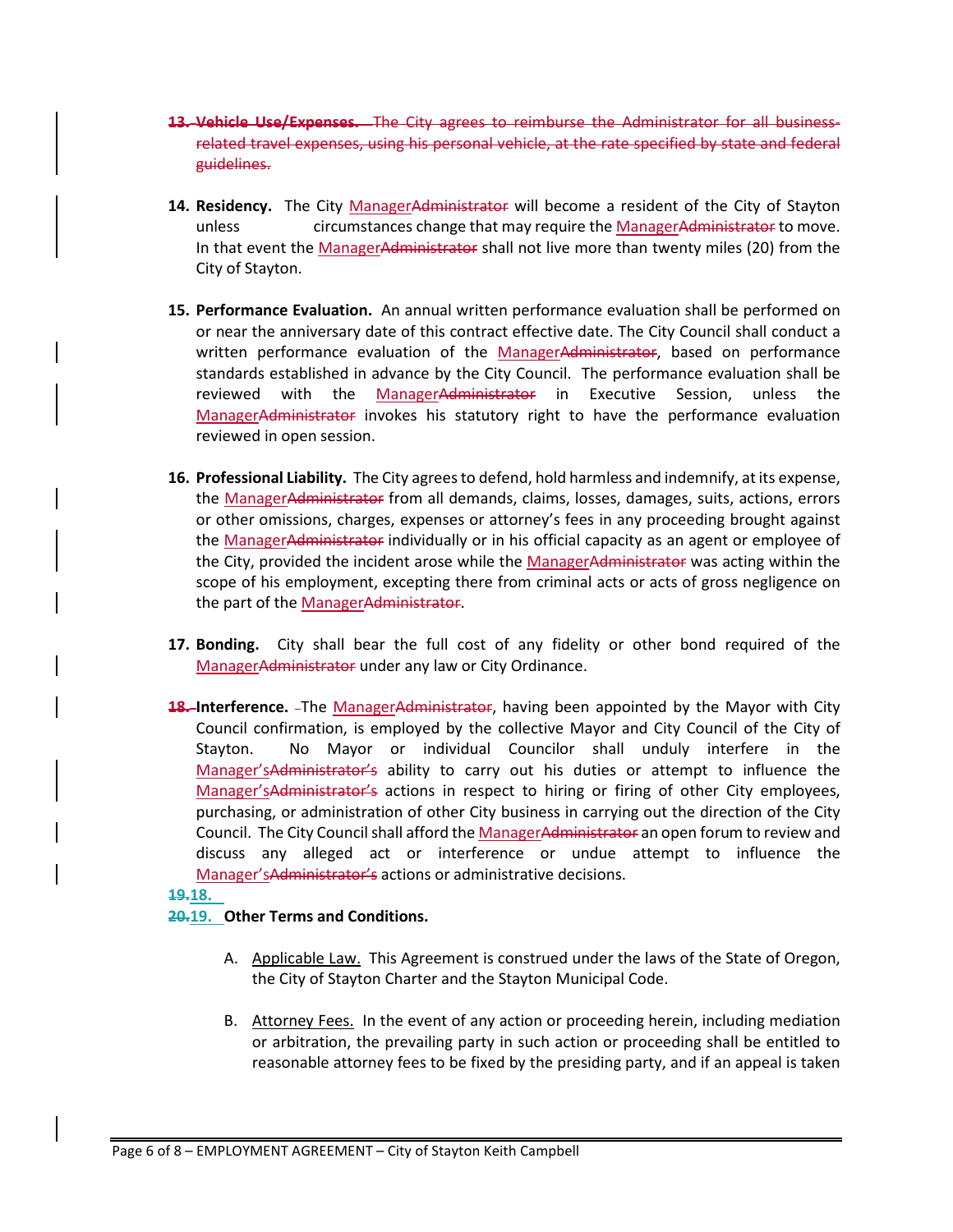from the decision, such further sums as may be fixed by the appellate court as reasonable attorney fees, together with prevailing party costs and disbursement incurred therein.

- C. Performance of Duties. ManagerAdministrator shall perform his duties in accordance with all applicable laws, ordinances, rules and regulations applicable to his position, including the International City/County Management Association Code of Ethics, of which a copy is attached hereto and incorporated herein. .
- D. Entire Agreement. This Agreement, except as herein expressly provided to the contrary, constitutes the entire Agreement between the parties. The provisions of this Agreement are solely for the benefit of the parties and not for the benefit of any other person, persons or legal entities.
- E. Communications. All communications regarding this Agreement shall be sent to the City, unless the ManagerAdministrator is notified to the contrary in writing. The ManagerAdministrator shall advise the City, in writing, of his residence address for forwarding any communications regarding this Agreement. Any written notice hereunder shall become effective as of the date of mailing by registered or certified mail, and shall be deemed sufficiently given if sent to any addresses stated in this Agreement or hereafter specified by notice in writing. In lieu of mailing, written notice shall become effective as of the date it is personally delivered to the addressee.
- F. Inducements and Representations. The ManagerAdministrator acknowledges that he has not been induced to enter into this Agreement by any representations or statements, oral or written, not expressly contained herein or guarantees, expressed or implied, other than the expressed representations, warranties and guarantees contained in this Agreement.
- G. Assignment. This Agreement may not be assigned by either the City or the ManagerAdministrator.
- H. Dispute Resolution. In the event a dispute arises under the terms of this Agreement, it shall be resolved by mandatory mediation; if it is not settled thereby, the dispute shall be resolved by binding arbitration in accordance with the Uniform Trial Court Rules of Oregon, whereupon the prevailing party may be awarded reasonable attorney's fees.
- I. Representation. The City has been represented by its City Attorney in the preparation of this Agreement. The ManagerAdministrator has the right to independent counsel at his own expense regarding to the preparation of this Agreement.
- **21.20. Severability.** It is understood and agreed by the parties that if any part, term, portion or provision of this Agreement is held by the courts to be illegal or in conflict with the laws of the State of Oregon, the validity of the remaining portion of this Agreement shall not be